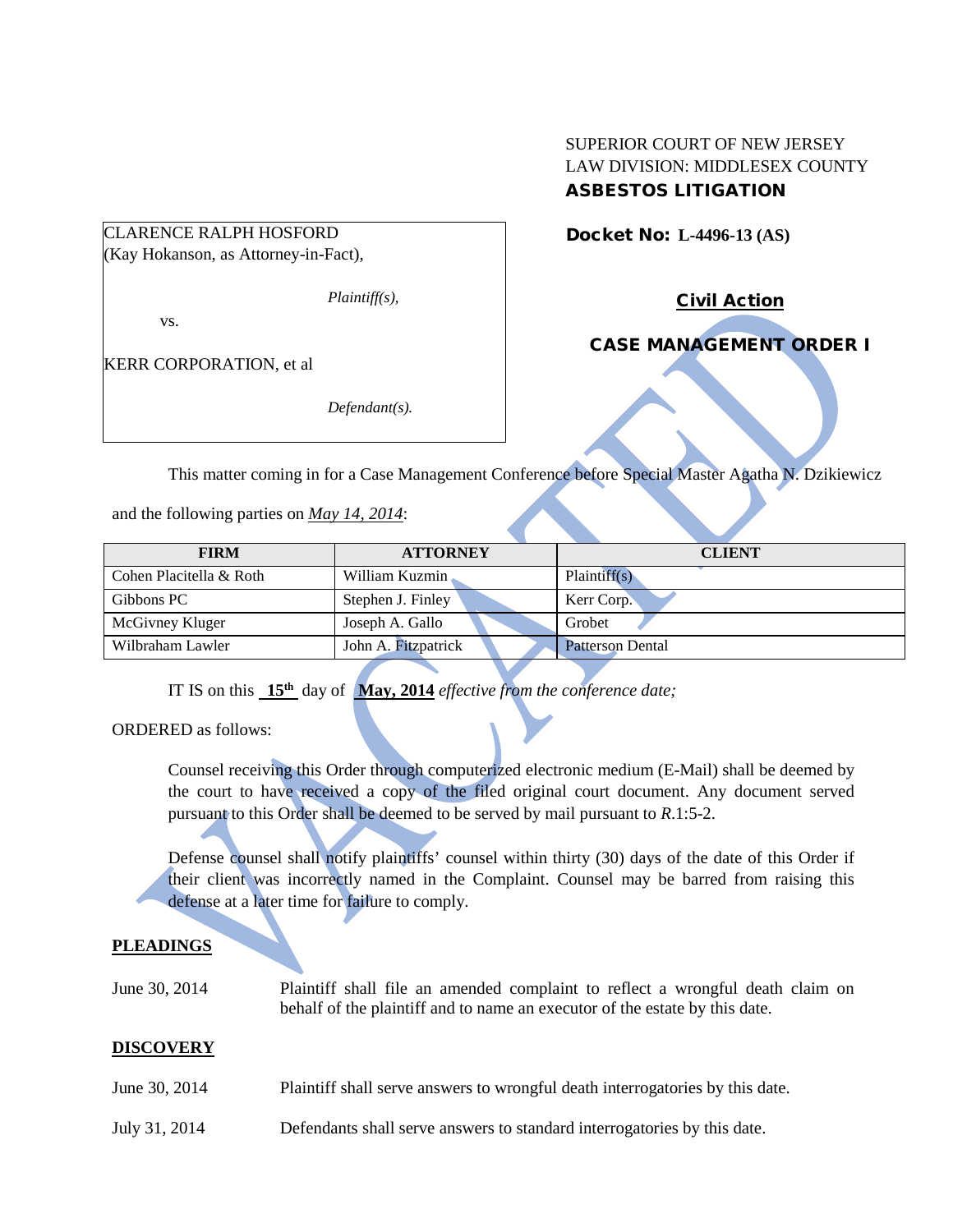| August 29, 2014    | Plaintiff shall propound supplemental interrogatories and document requests by this<br>date.                                                                                                                |
|--------------------|-------------------------------------------------------------------------------------------------------------------------------------------------------------------------------------------------------------|
| September 30, 2014 | Defendants shall serve answers to supplemental interrogatories and document<br>requests by this date.                                                                                                       |
| August 29, 2014    | Defendants shall propound supplemental interrogatories and document requests by<br>this date.                                                                                                               |
| September 30, 2014 | Plaintiff shall serve answers to supplemental interrogatories and document requests<br>by this date.                                                                                                        |
| November 28, 2014  | Fact discovery, including depositions, shall be completed by this date. Plaintiff's<br>counsel shall contact the Special Master within one week of this deadline if all fact<br>discovery is not completed. |
| November 28, 2014  | Depositions of corporate representatives shall be completed by this date.                                                                                                                                   |

### **EARLY SETTLEMENT**

November 28, 2014 Settlement demands shall be served on all counsel and the Special Master by this date.

### **SUMMARY JUDGMENT MOTION PRACTICE**

| January 9, 2015 |  |  | Summary judgment motions shall be filed no later than this date. |
|-----------------|--|--|------------------------------------------------------------------|
|                 |  |  |                                                                  |

February 6, 2015 Last return date for summary judgment motions.

### **MEDICAL DEFENSE**

| June 30, 2014      | Plaintiff shall serve executed medical authorizations by this date.                                                                                                                                                                                   |
|--------------------|-------------------------------------------------------------------------------------------------------------------------------------------------------------------------------------------------------------------------------------------------------|
| July 31, 2014      | Any defendant wishing to present a medical defense shall advise all counsel of its<br>intention by entering a Notice of Appearance of Defense Medical Counsel by this<br>date. Any defendant who does not file such an appearance by this date may be |
|                    | foreclosed from asserting a medical defense.                                                                                                                                                                                                          |
| September 30, 2014 | Plaintiff shall serve medical expert reports by this date.                                                                                                                                                                                            |
| September 30, 2014 | Plaintiff is to arrange for the transfer of pathology specimens and x-rays, if any, by<br>this date.                                                                                                                                                  |
| March 6, 2015      | Defendants shall identify its medical experts and serve medical expert reports, if<br>any, by this date.                                                                                                                                              |

\_\_\_\_\_\_\_\_\_\_\_\_\_\_\_\_\_\_\_\_\_\_\_\_\_\_\_\_\_\_\_\_\_\_\_\_\_\_\_\_\_\_\_\_\_\_\_\_\_\_\_\_\_\_\_\_\_\_\_\_\_\_\_\_\_\_\_\_\_\_\_\_\_\_\_\_\_\_\_\_\_\_\_\_\_\_\_\_\_\_\_\_\_\_\_\_\_\_\_\_\_\_\_\_\_\_\_\_\_\_